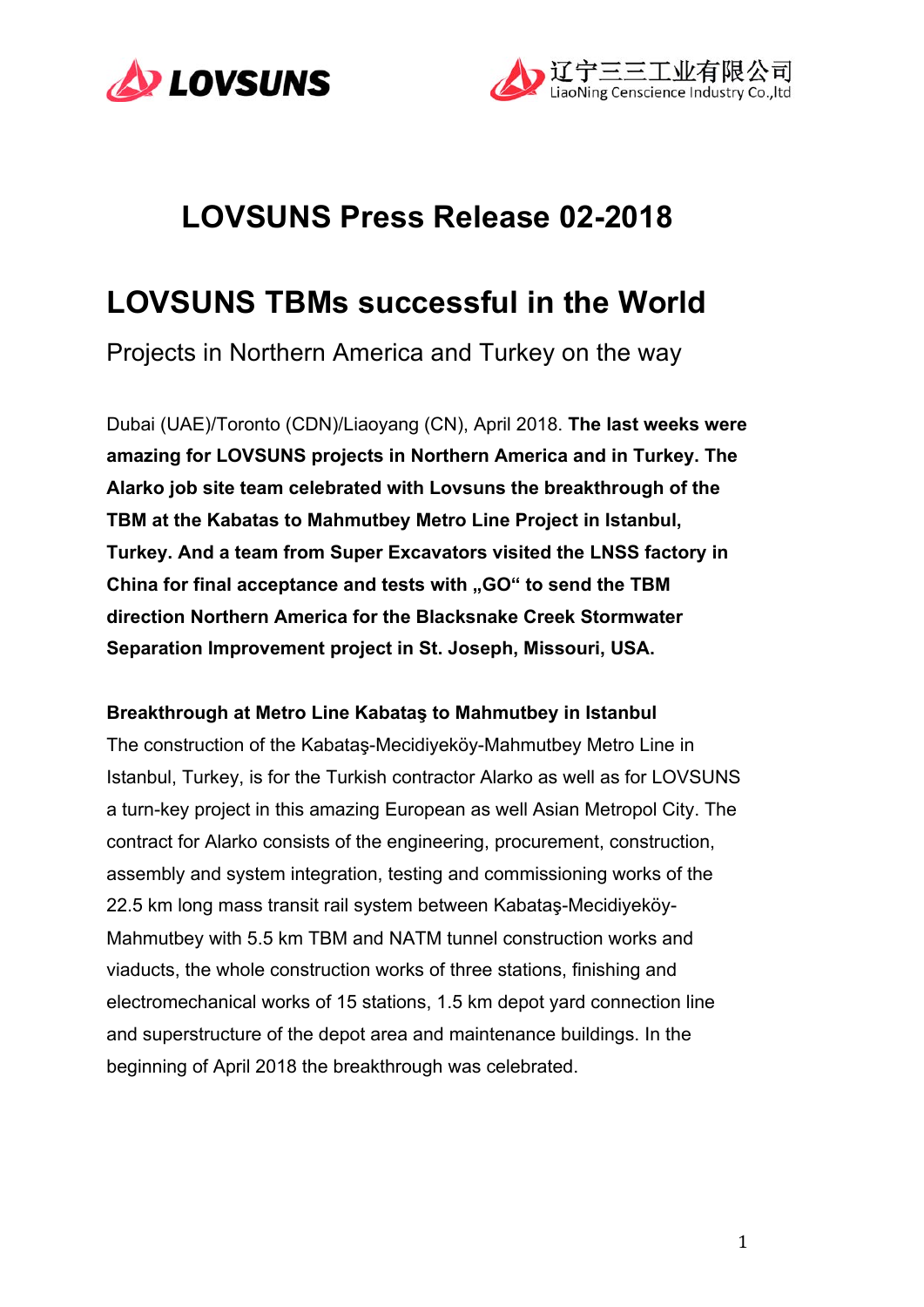



## **Underground Transportation in Istanbul**

Only for job sites in Istanbul more than 20 Tunnel Boring Machines were ordered in 2017 for the extension of the Metro Tunnel System. For the Metro M7 extension Lovsuns delivered a CAT 6.12 m EPB-Shield-TBM which was used in the Toronto Metro Project in 2010, refurbished in Toronto and skinned up to 6.5 m. The TBM started the 4 km drive end of 2016 in the high populated Kabatas area on the European side of Istanbul to bore two sections.

## **Existing and planned Metro lines in Istanbul**

The Istanbul Metro system consists nearly 90 stations (more than 65 underground), is actually more than 150 km long and also complemented by a line of Premetro (Hafif Metro), a suburban train, a tram system, an urban network of buses and a funicular. Actually four Metro Lines on the European and since 2016 two on the Asian side of Istanbul are used by more than 1 million commuters with rising numbers. The Metro started in 1989 its service to redeploy the commuter traffic from the streets to urban underground transportation.

Five more lines operated by Metro Istanbul are planned to build or construction is underway:

- M3: Kirazli Bakirköy-IDO (planned to open in 2019)
- M4: from Tavsantepe (formerly known as Kaynarca) to Istanbul-Sabiha Gökçen International Airport (7.4 km; construction finish is planned for 2018)
- M7: Mecidiyeköy Mahmutbey; construction began in Feb 2014 and was later extended from Mecidiyeköy via Fulya, Yildiz (old: Darphane on map) and Besiktas to Kabatas, totalling around 24.5 km with 19 stations (due to open in 2018)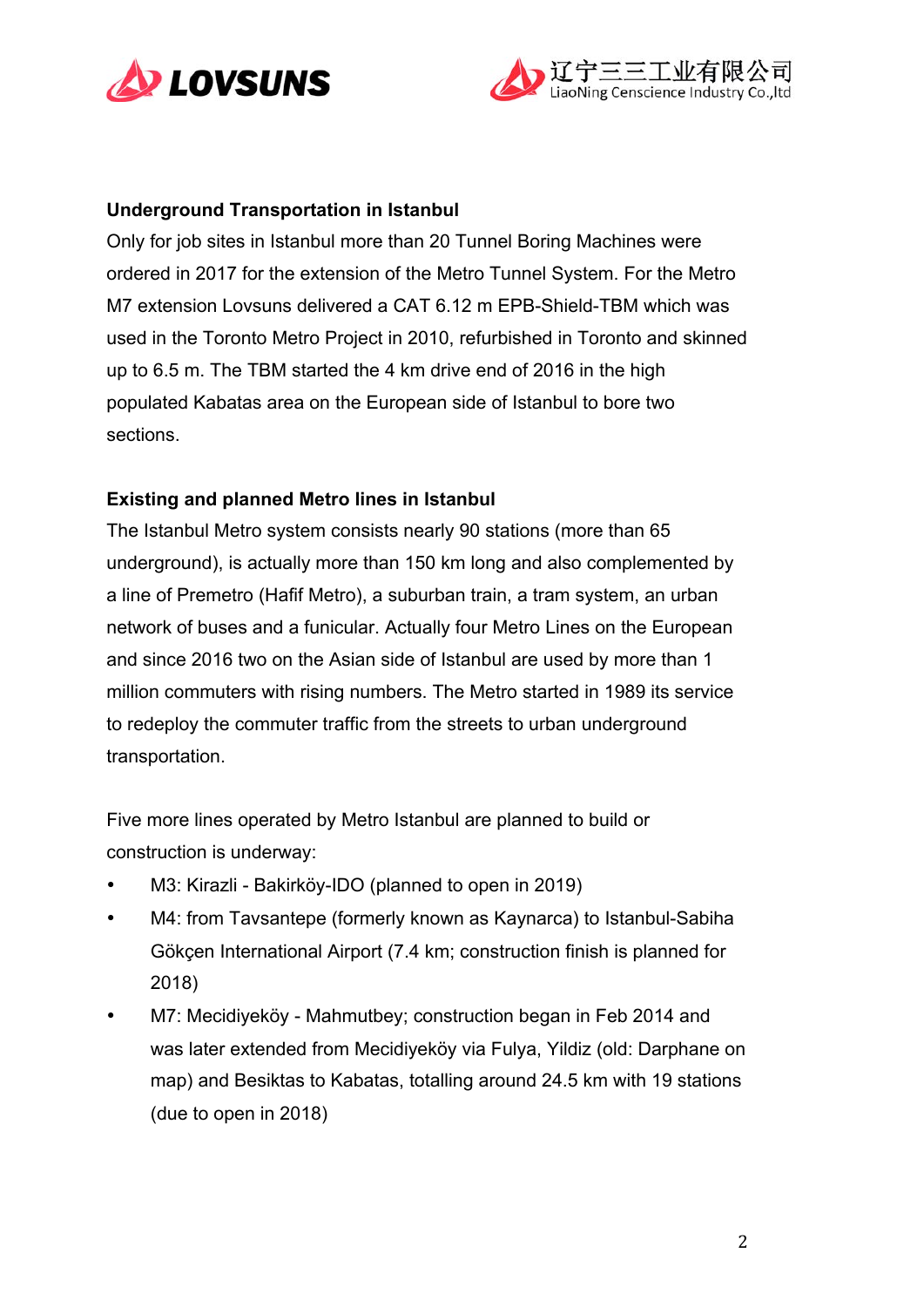



- M8: Cross-city Line on the Asian side from Bostanci to Dudullu (14.3 km, start of operation is planned for 2019)
- M9: Tangential Line through western suburbs from Ikitelli Sanayi to Ataköy (13 km, planned to be finished in 2019)

## **Section for Metro M7 from Fulya to Kabatas**

The Istanbul Metro currently is undergoing a massive extension with more than 70 stations and over 330 km of route under construction. The most will be constructed on completely new lines and some will be added to the existing routes. The Metro M7 is the largest project, started in 2014 to be executed in two stages and is planned to start service in 2018. The new route includes 19 stations from Mahmutbey in the Northwest to Kabatas in the Southeast, an important ferry hub for commuters between Asia and Europe.

#### **Logistical challenges**

Preparations for the 81 m wide and 105 m long job site in Fulya started in January 2016 by securing the surrounding mountaineous residential zone with earth piling. Originally the Metro line should end in Mecidiveköy, but plans changed and the Metro was extended to Kabatas with finally four more stations. The original plan was to build only a launch shaft and a parking house in Fulya, but then changed to a Metro station due to the high population in this district. The Civil works were given to two different contractors and Alarko won the contract for the extension line, the construction of the station and all electromechanical works.

Two shafts are situated at the Fulya job site. From one shaft the tunnel heads in NATM in direction to Mecidiyeköy. The second one is the launch shaft for the TBM to drive in direction to Kabatas with return in a second tube back to Fulya. The shaft is 33 m deep with 12 m diameter. The 4.5 km tunnel will go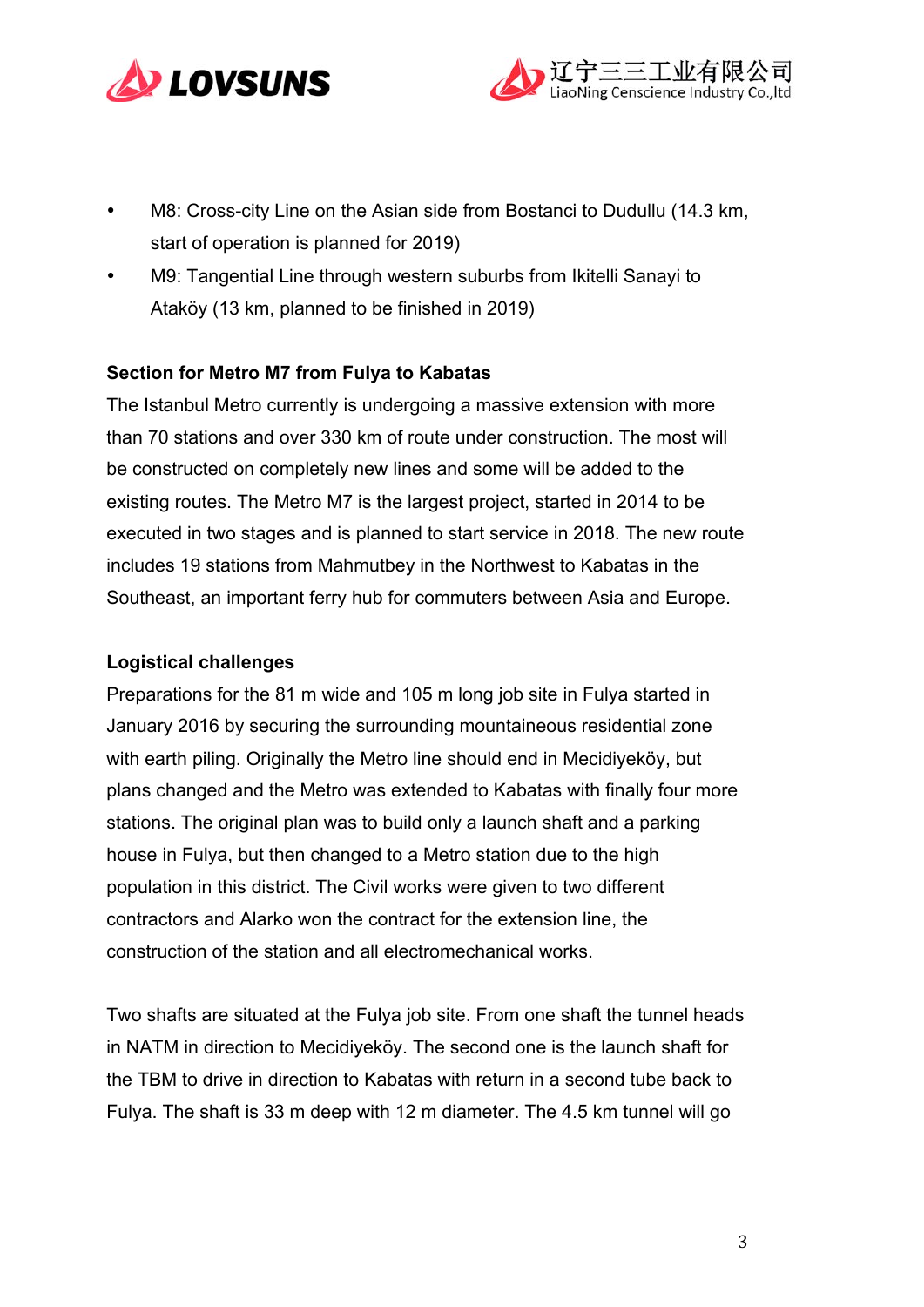



from Fulya via Yildiz and the very popular Besiktas area to the final station Kabatas directly at the ferry port. Underground the two shafts at the Fulya job site will be connected to the Metro station platform, which will be underground 240 m long and on surface 80 m.

Using the launch shafts for the TBM and the NATM, first of all the underground station was built. Then, from the wall of the station in direction to Kabatas, a 15 m long Pilot Tunnel was drilled and a thrust frame was built for the TBM. After that, the 110 m long TBM with back-up was assembled in the station to start drilling in the Pilot Tunnel for using as soon as possible the EPB mode. At Yildiz and Besiktas station, first of all, the stations were built and then the TBM drives through the stations. After the breakthrough with reaching the final station Kabatas, the Lovsuns TBM will be disassembled and used for further projects of Alarko.

#### **Rebuilt EPB-TBM of LOVSUNS**

The TBM is a rebuilt mixed face EPB (Earth Pressure Balance) machine with a cut diameter of 6.57 m. LOVSUNS built new cuttinghead, forward, stationary and trailing shields, as well as the main drive system. The rest of the machine has been refurbished. The maximum pressure is 4 bar. The machine is designed for an advance rate of 6 m/h. The TBM including backup is 91 m long with 11 m of TBM and 80 m of back-up. In addition the TBM with back-up has a weight of 563 t. The cuttinghead face and rim is made of high resistant chromium carbide to prevent higher abrasion. The hydraulic main drive contents motors which delivers a total power of 1,200 kW to the cutting head. Maximum torque of the cutting head is 6,199 kNm at a speed of 1.8 rpm. The operator station is specially equipped with programmable logic controller (PLC) with an integrated logging system which records information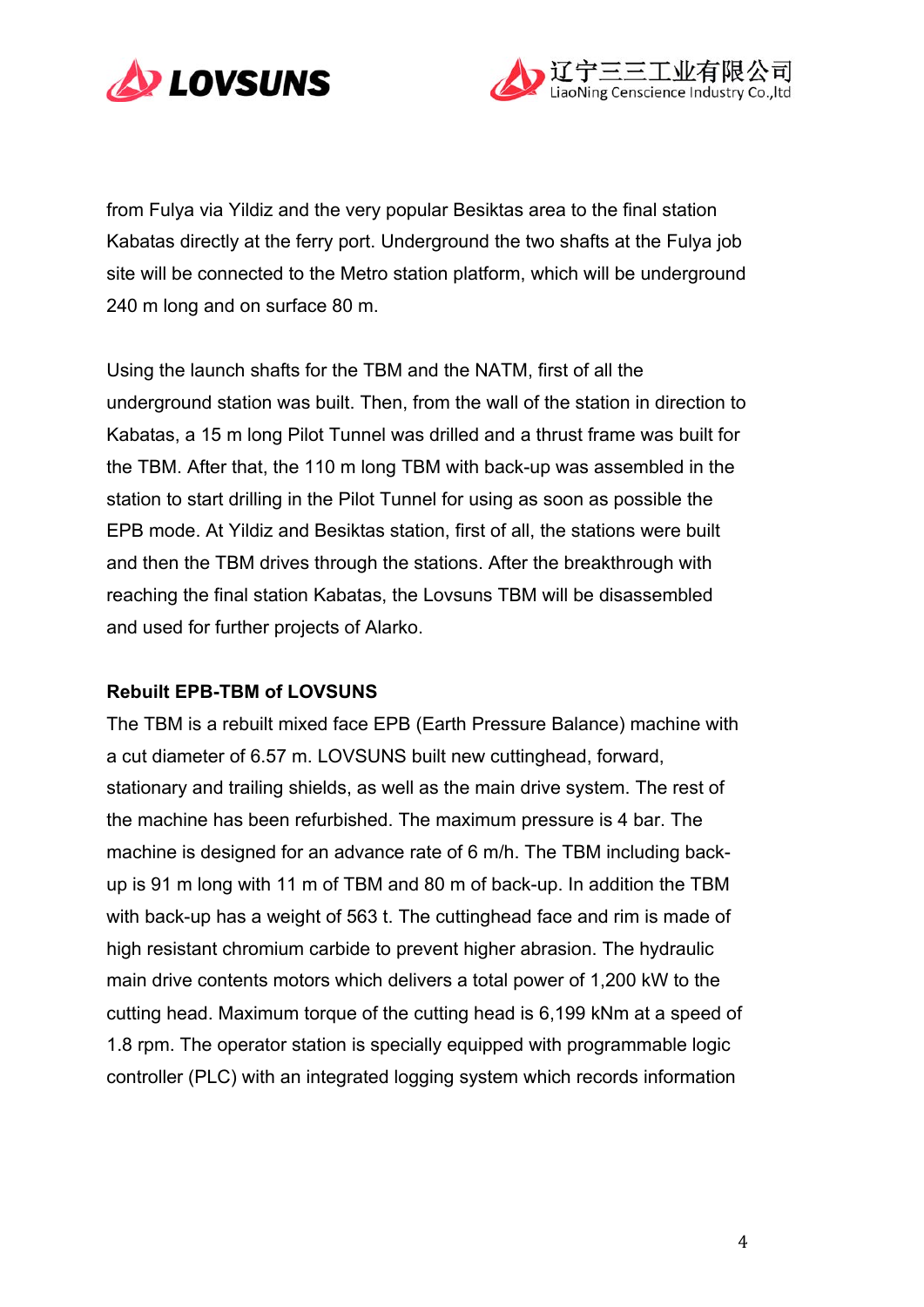



about the performance of Cutting Head, Screw Conveyor, Main Drive, Grout Injection and much more.

The TBM has an automatic Tunnel Guidance System and the LNSS Ground Conditioning System with a foam injection rate of 193  $m<sup>3</sup>/h$ . The grout injection system delivers two different components (component A with 24  $\text{m}^3$ /h and component B with 2.4  $\text{m}^3$ /h) with 16 bar maximum pressure. The ventilation system shows a capacity of 450 m $3/$ min.

## **Eight more TBMs waiting for start**

LOVSUNS won the order of altogether eight more Earth Pressure Balance (EPB) TBMs for the Alarko-Cengiz and the Makyol/Ictas/Kalyon/Astor joint ventures building two more Metro lines in Istanbul.

#### **Kaynarca-Pendik-Tuzla Metro Line Project**

On the Asian side of Istanbul, 19.78 km double line tunnels are planned for the extension of the Metro Line M4 with the Kaynarca and Pendik stations and the connection of the M4 Kaynarca station with the Tuzla station of the B2 Line. The Alarko-Cengiz joint venture will drive two TBMs from the C cross section to Kaynarca station (2 x 3.2 km) and two TBMs from the C cross section to Tuzla station (2 x 3.3 km). For two further TBM drives from the Pendik to the Hastane station (2 x 3.39 km) there is one LOVSUNS TBM with pending order and an existing TBM is planned to use. The launch date for the TBMs is planned for 2018.

For the ground conditions mixed geology with soft to hard and abrasive to very abrasive rock formations (quarzite, limestone, sand stone, mud stone, some abrasive quarzite, dayks and more), also some short sections with alivium are expected.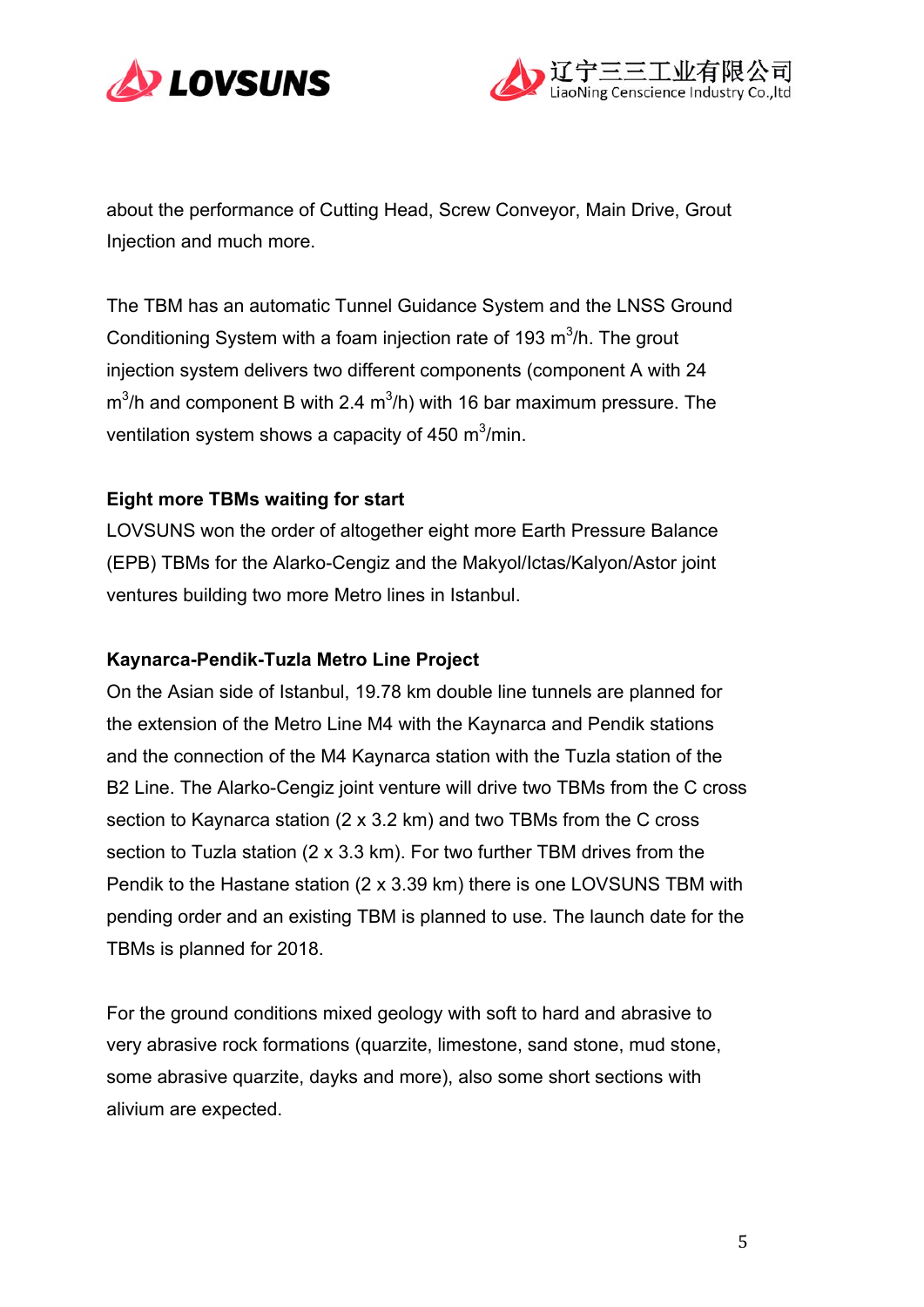



## **Kirazli-Halkali Metro Line Project**

On the European side of Istanbul, 13.20 km double line tunnels are planned for the connection of the Metro Line M3(M1A) with Halkali station and M1B with Kirazli Bagcilar station, crossing the M9 Metro Line at Mimar Sinan station. The Makyol/Ictas/Kalyon/Astor joint venture will drive two TBMs from the Mimar Sinan to Kirazli Bagcilar station (2 x 2.7 km) and two TBMs from the planned Fatih to the Yarimburgaz station (2 x 3.9 km). The launch date for the TBMs is also planned for 2018.

For the ground conditions mixed geology with generally soft rock, mud stone, sand stone, marn, alivium and filled material are expected.

#### **TBM specifications**

Both joint ventures ordered four TBMs each with mixed face cutterhead, 1,200 KW main drive power, high power, torque and advance rates, unique wear protection on cuttinghead and screw conveyor as well as high screw conveyor output.

# **First Chinese-Built LOVSUNS TBM for USA accepted in Chinese LNSS Factory**

A team from Super Excavators visited the LNSS factory in China for final acceptance and tests in the beginning of April 2018. They gave the "GO" to send the TBM to Northern America for the Blacksnake Creek Stormwater Separation Improvement project in St. Joseph, Missouri, USA.

The 3.3 m double shield rock TBM was sold to Super Excavators Inc. for the \$27 million Blacksnake Creek Stormwater Separation Improvement project in St. Joseph, Missouri, USA. The machine was designed and engineered from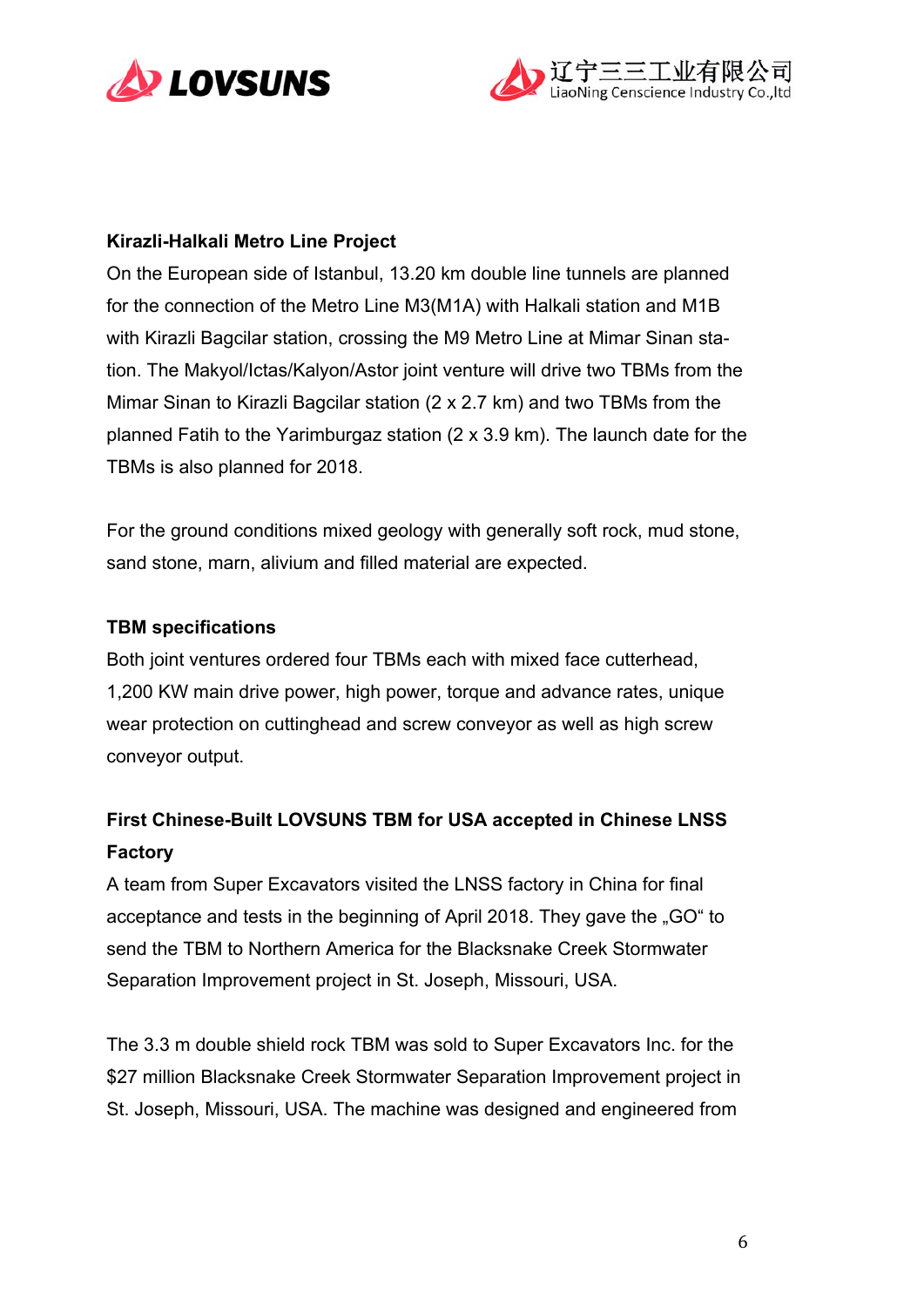



the LOVSUNS Canadian team and built by its parent company Liaoning Censcience Industry Co. Ltd. (LNSS) at its Liaoyang facilities, China. "This is a big step - or breakthrough - for LNSS and LOVSUNS in achieving our goal of delivering high-quality tunnel boring machines to the North American market," said Hongyu Xue, general manager of Lovsuns.

The Blacksnake Creek project will intercept and convey flows from the creek away from the combined sewer systems via a new tunnel system. The project comprises more than 2 km (6,650 ft) of 2.3 m (7.5-ft) inner diameter tunnel lined with precast, gasketed concrete segmental lining, and one 38 m (125 ft), 2.3 m (7.5 ft) inner diameter crossing of the BNSF Railroad via auger boring. Five total shafts are included in the project. The tunnel will transition from soft ground to hard rock along each end of the tunnel alignment along with some mixed face conditions. The project is expected to last into the fall of 2019.

# **LOVSUNS Tunneling Canada Ltd.**

LOVSUNS, former Lovat which was sold to Caterpillar, carried on the Tunnel Boring Business as the wholly owned subsidiary of Liaoning Censcience Industry Co. Ltd. – LNSS only one month after the Caterpillar Tunneling assets were sold to the Chinese LNSS in November 2014 with the order of the 3.9 m diameter EPB TBM to bore two wastewater tunnels in Istanbul, Turkey. Further TBM orders for several drives of the new Metro Line extensions followed. "We designed and engineered tailormade TBMs for Istanbul and now for the US-market in Toronto and completely produced the TBMs in the facility in Liaoyang China. That means that we very successfully united the best practice, knowledge and technology of both companies for the highest advantage of our customers", explains Hongyu Xue, General Manager of LOVSUNS Tunneling Canada Ltd.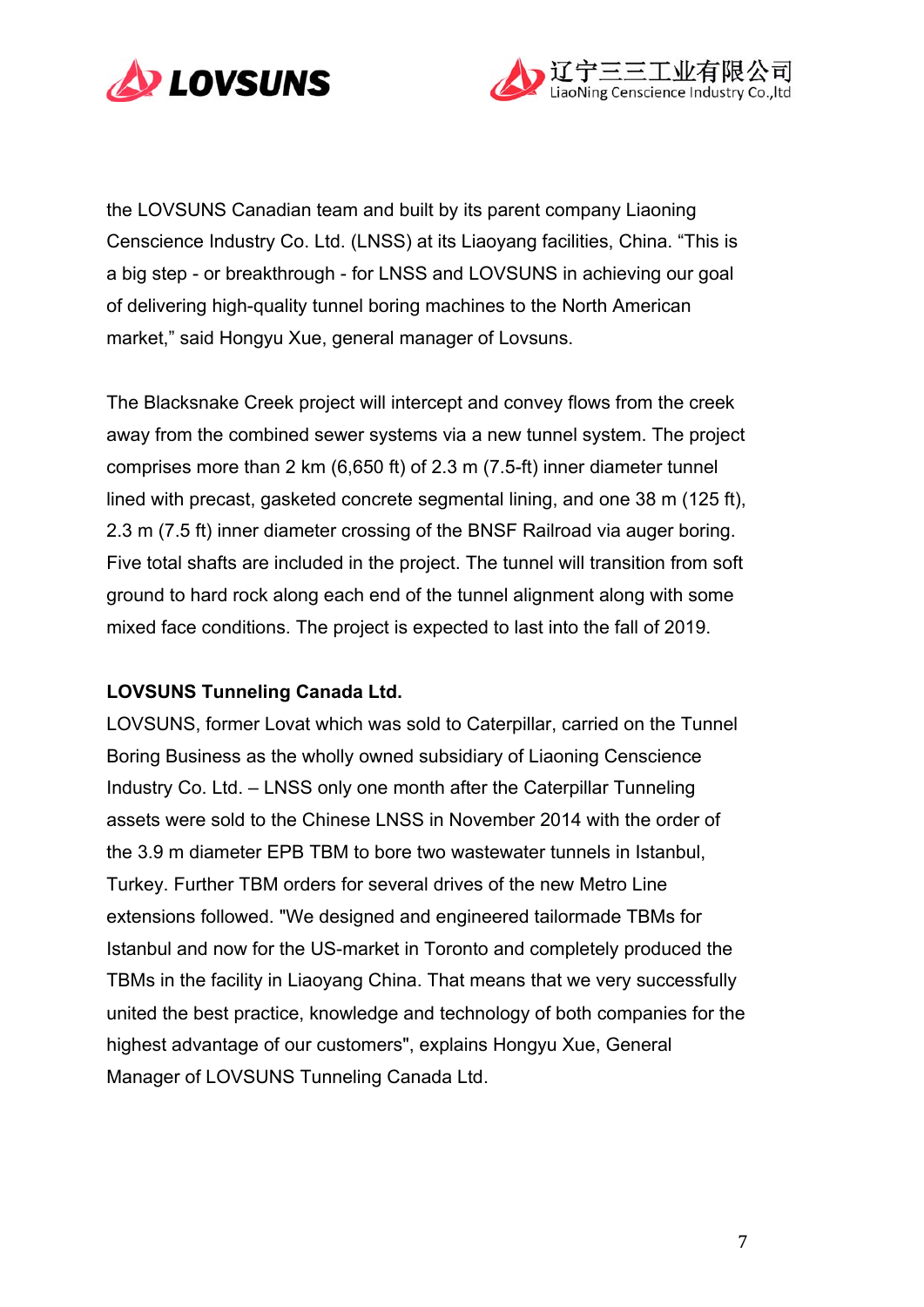



Further information you may find on www.lovsuns.com

((Text: 11,530 characters with spaces/1,940 words/4 pictures)) Download of text in word, as pdf and picture will be available on "News & Media" of www.lovsuns.com

# **Figures:**

Figure 1: Alarko job site and LOVSUNS teams celebrated the breakthrough of the TBM at the Kabatas to Mahmutbey Metro Line Project in Istanbul, Turkey Figure 2: The 6.5 m diameter EPB TBM after final acceptance at LOVSUNS in Toronto, Canada Figure 3: The launch shaft for the TBM with crane for muck transport at the Fulya job site which is situated in a highly populated area Figure 4: A team from Super Excavators visited the LNSS factory in China for final acceptance and tests with "GO" to send the TBM to the project, the Blacksnake Creek Stormwater Separation Improvement in St. Joseph, Missouri, USA (Quelle/credit: Lovsuns)

Contact: Sanjay Birbal Territory Sales Manager - LOVSUNS Tunneling Canada Ltd. E-mail: sanjay.birbal@lovsuns.com www.lovsuns.com

Press Contact Roland Herr - Freelancing Journalist and Author E-mail: herrroland@t-online.de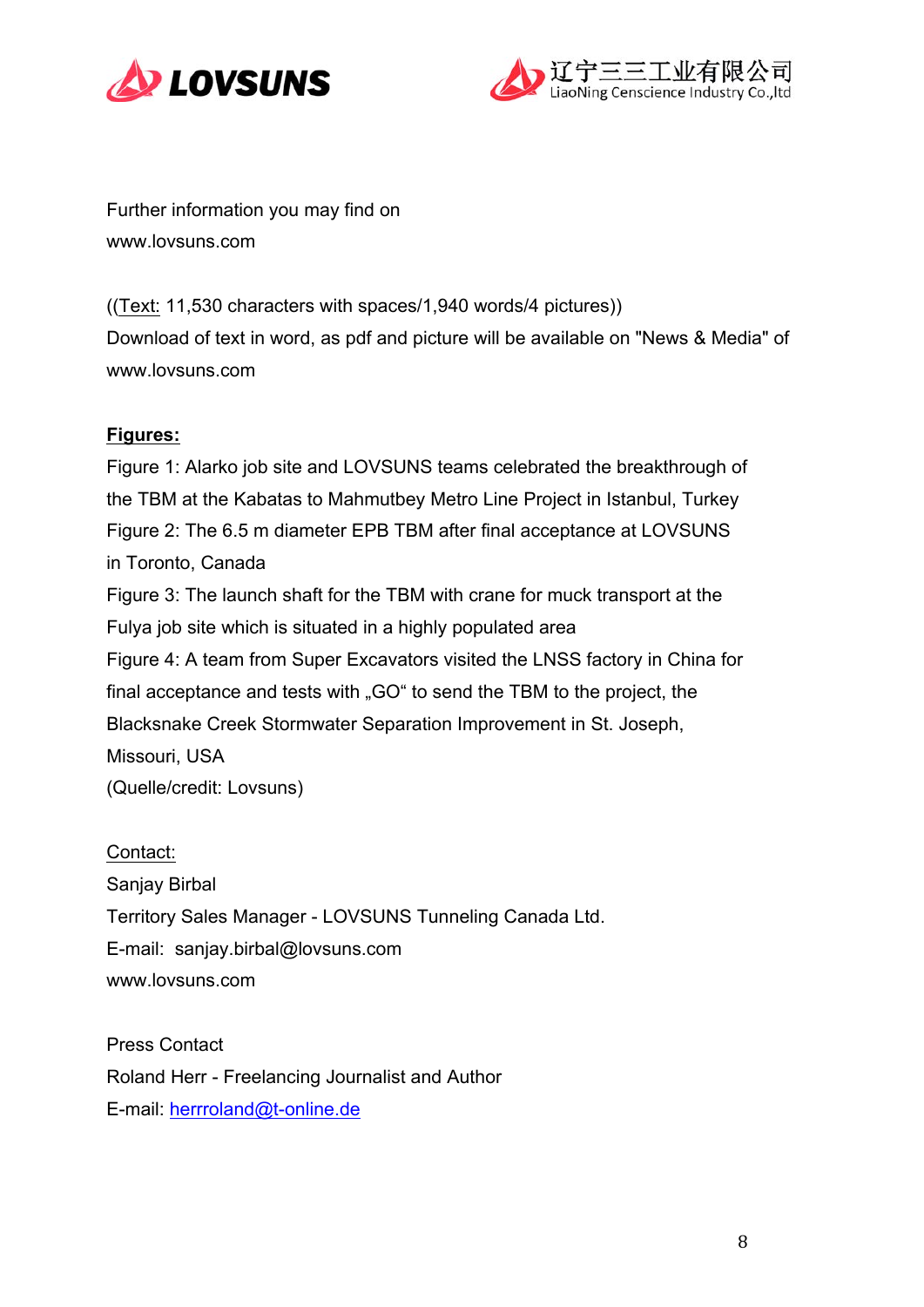





Figure 1



Figure 2